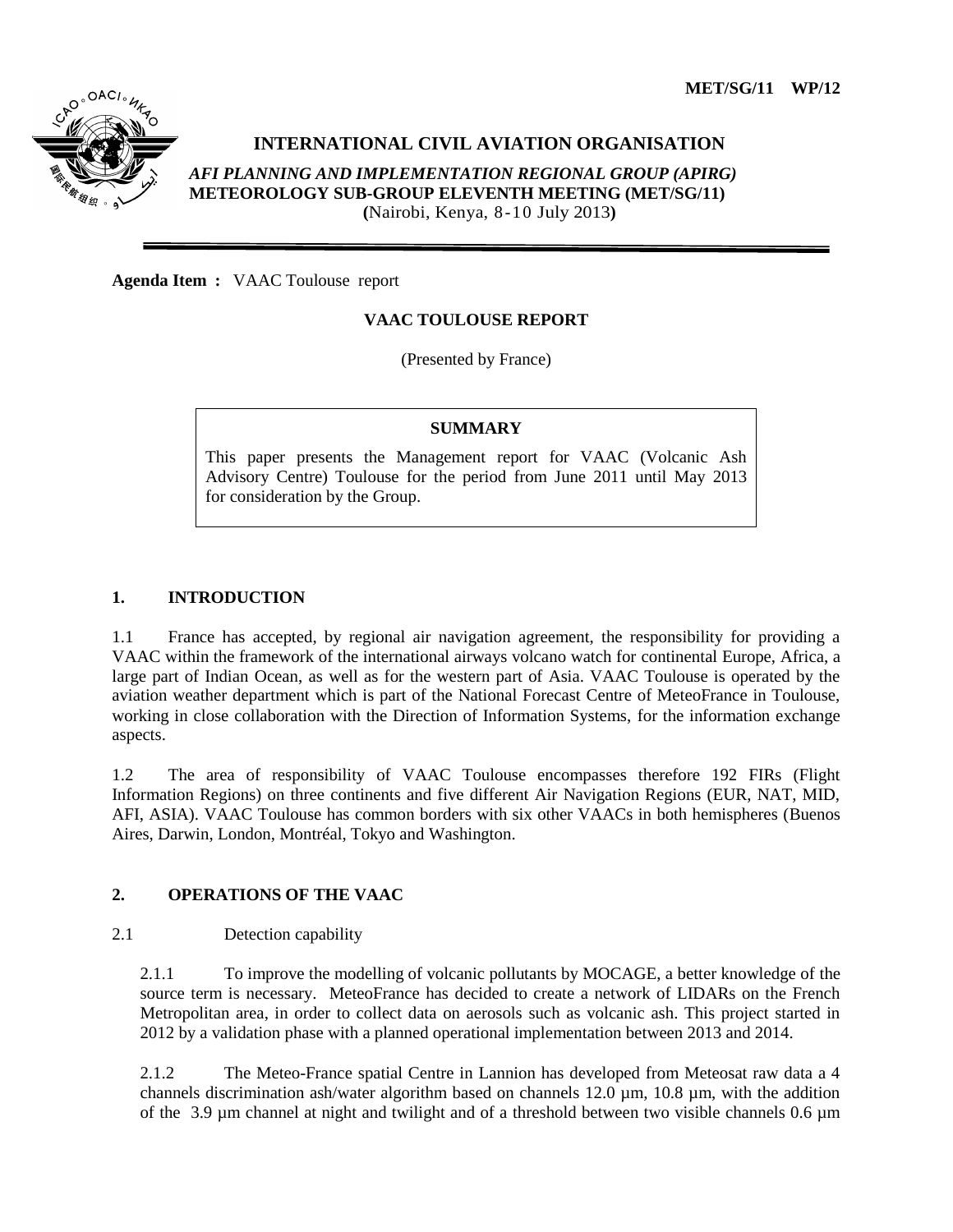and 1.6 µm at day time. These images, called ash flag, have been provided in real time every 15 minutes to the VAAC Toulouse forecasters on their integrated production/visualisation workstation since July 2003.

2.1.3 Two other 3 channel algorithms are used in routine in the Toulouse VAAC, the Ash algorithm based on channels nr 7, nr 9 and nr 10 of Meteosat9 and the Dust algorithm based on the same channels. The VAAC forecasters use in priority a combination of the DUST image and of the ash flag.

2.1.4 A SO2 image based on channels 10.8 and 8.7 µm is processed and provided by the MeteoFrance spatial Center in Lannion every 15 minutes.

2.1.5 The VAAC receives data on high signals on SO2 or aerosols from several research institutes in Europe, including BIRA (Belgian Institute for Space Aeronomy), DLR (German Aerospace Center), KNMI (Royal Netherlands Meteorological Institute), and ESA (European Space Agency).

2.1.6 The synergy between ground LIDAR and in situ plane measurement by the ATR42 have been tested during the HYMEX campaign that started on the  $6<sup>th</sup>$  of September 2012 in Candillargues in the south of France.

## 2.2 **Issuance of Volcanic Ash Advisories**

#### *Operational advisories*

From June 2011 until May 2013, VAAC Toulouse issued 187 operational advisories both in text and graphical format:

- 71 VAA/VAG for CORDON CAULLE (Chile)
- 65 VAA/VAG for ETNA (Italy)
- 42 VAA/VAG for NABRO (Eritrea)
- 6 VAA/VAG for NYAMURAGIRA (DR Congo)
- 1 VAA/VAG for NYIRAGONGO (DR Congo)
- 1 VAA/VAG for STROMBOLI (Italy)
- 1 VAA/VAG for an UNKNOWN volcano (Red Sea)

#### *Exercise advisories*

From June 2011 until the end of 2012, VAAC Toulouse issued 11 test/exercise advisories in text and 7 graphics for exercise purpose:

- 7 VAA/VAG issued for FURNAS (Azores) for the VOLCEX12/01 exercise
- 2 VAA issued for ASIA/PAC VA SIGMET routine test
- 2 VAA issued for AFI VA SIGMET routine test ( 20/11/2012)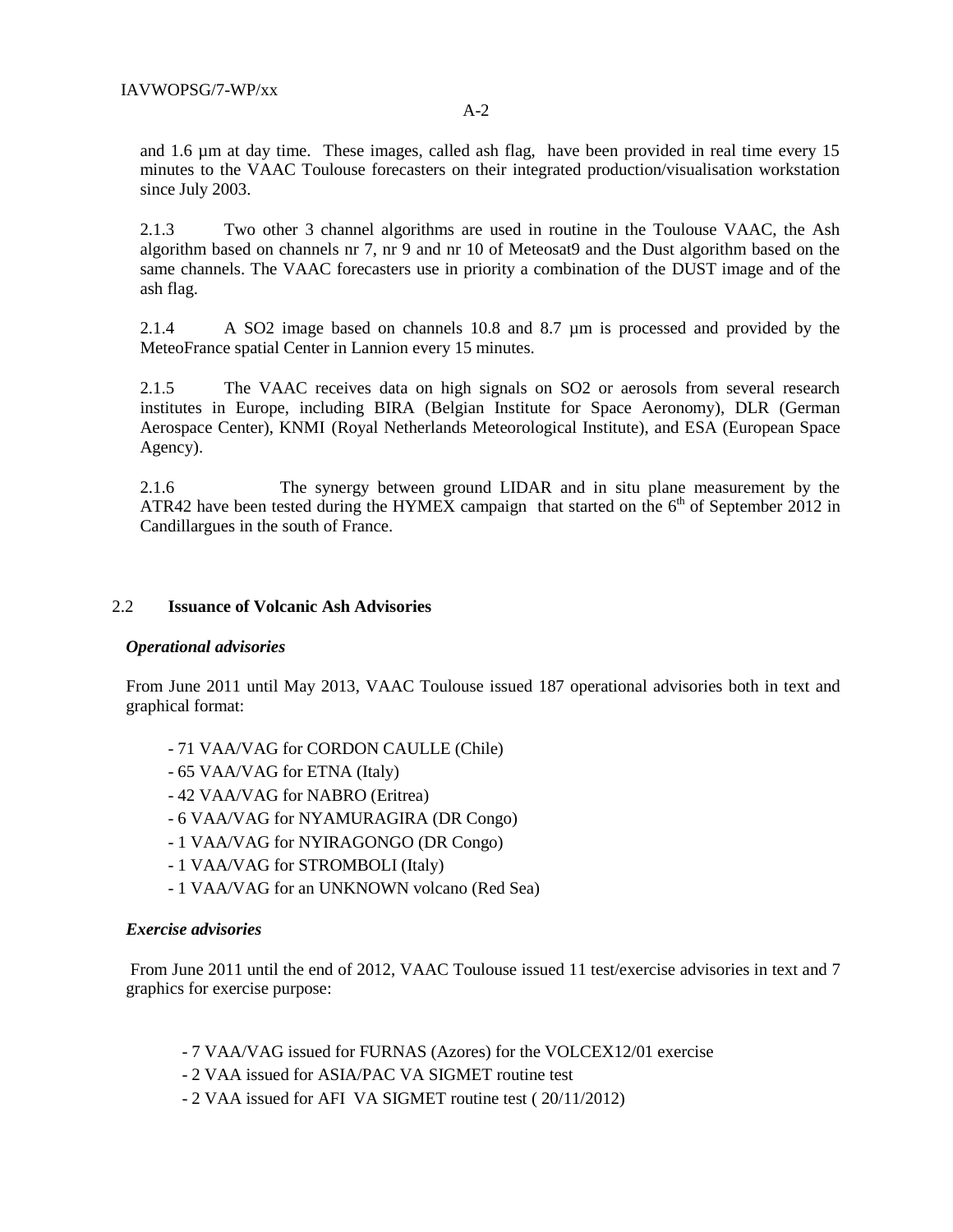In 2013, VAAC Toulouse issued 3 test/exercise advisories in text and 3 graphics for exercise purpose:

- 3 VAA/VAG issued for KATLA (Iceland) for the VOLCEX13/01 exercise

#### 2.3 **Significant eruptions in the VAAC area**

2.3.1 In June 2011, just a few days after the GRIMSVÖTN had resumed to a quiet state, an eruption occurred from the Chilean CORDON CAULLE. The VA cloud reached the VAAC Toulouse area on 6 June. On 13 June an eruption from the Eritrean NABRO started, making the VAAC deal with the two eruptions for a number of days, and even with three ones when the ETNA gave small puffs on 16 June.

2.3.2 In July 2011, while NABRO continued to be active, ETNA had a succession of small eruptions.

2.3.3 In 2012 volcanic activity in the VAAC Toulouse was weaker with mainly short duration eruptions from ETNA with limited impact. In 2013, ETNA had as well some short duration eruptions with some ash clouds for short periods.

## 2.4 **Significant operation or technical changes**

2.4.1 The VAAC Toulouse is one of the end users of the European project EVOSS (European Volcano Observatory Space Services) in FP7 (7th Framework Programme for Research and Technological Development). One objective of this project is to provide the VAAC in near real time with quantitative information calculated from radiometric and spectrometric measurements of polar orbiting satellites or geostationary Meteosat9. The whole set of data is not yet calculated but some are already available on he EVOSS web portal.

2.4.2 A service provided by EUMETSAT is currently developed as well to provide the Toulouse VAAC with quantitative data from Meteosat in near real time. The values are the mean particle radius (m), the cloud top altitude (ft or km) and the load mass  $(g/m2)$ . Such information could be as well available from US NOAA.

2.5 A cooperation with NOAA (USA) and a service provided by EUMETSAT are currently developed as well to provide the Toulouse VAAC with quantitative data from Meteosat in near real time. The values are the mean particle radius (m), the cloud top altitude (ft or km) and the load mass  $(g/m2)$ .

2.6 The VAAC Toulouse participates to the WEZARD (WEather HaZARDs for Aviation Aviation Project) project as a member of EUMETNET.

# 2.6.1

# 2.7 **VAAC back-up**

2.7.1 VAAC London and VAAC Toulouse are mutual backups.

2.7.2 A bilateral meeting with VAAC London was organized in Toulouse, on the day following the VOLCEX13/01 planning meeting. Operating modes from the two VAACs will be exchanged and a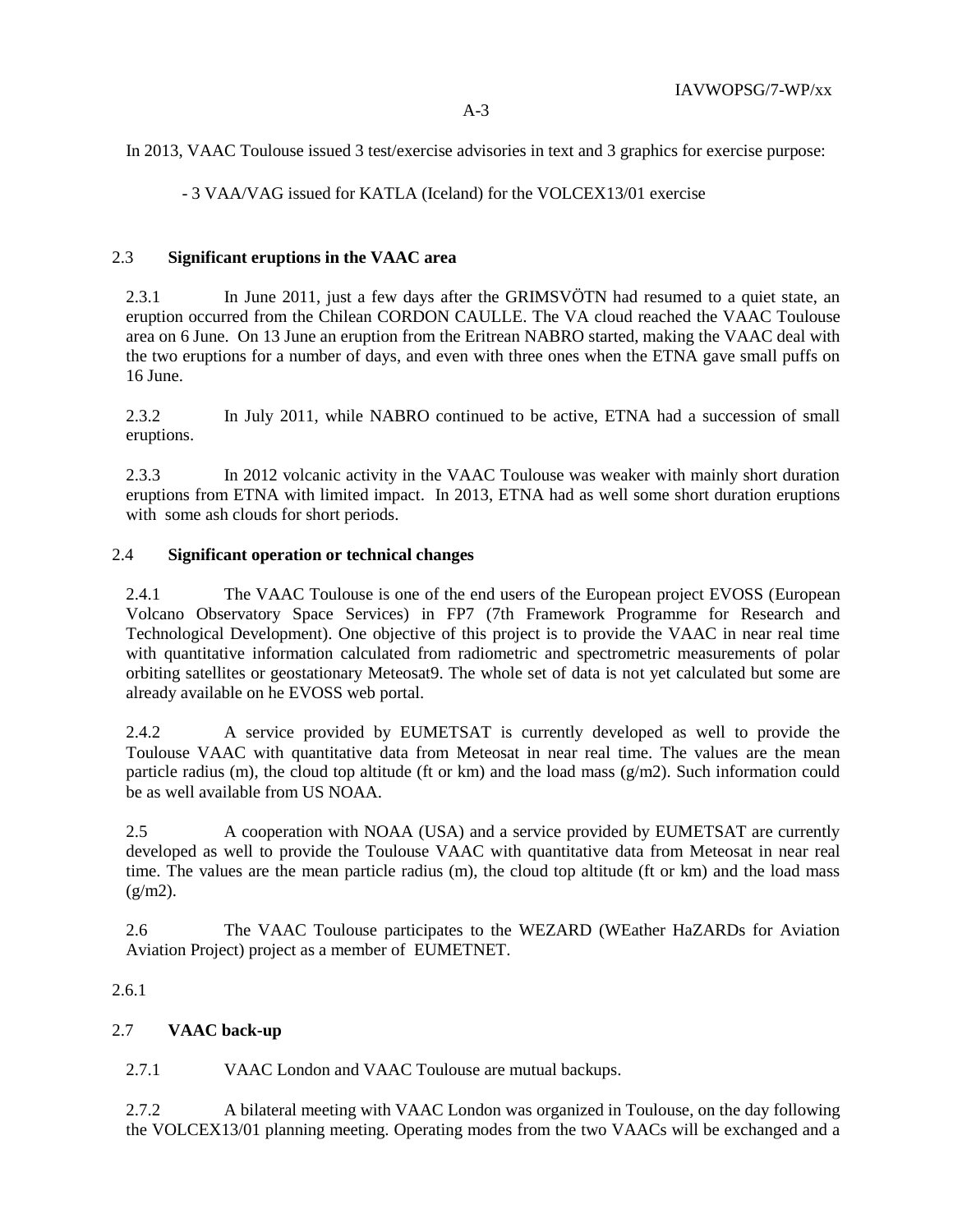A-4

back-up test is planned for 2013. A visit of VAACs by the other VAAC forecasters will be organized in the second half of 2013.

## 2.8 **Southern Hemisphere VAAC coordination**

2.8.1 The need of better coordination tools between VAACs has been identified during the 2011 Chilean Cordon Caulle eruption when the same volcanic ash cloud spread all around the globe. Four VAACs (Buenos Aires, Darwin, Toulouse and Wellington) AoR (areas of responsibility) were impacted.

2.8.2 Due to their respective satellite watch capabilities, each VAAC had to produce advisories on their own area. Inconsistencies at the border between adjacent VAACs appeared in some occasions.

2.8.3 A template for a text and a graphic in support to the exchange of information between neighbouring VAACs has been developed in collaboration between VAACs Buenos Aires, Darwin, Toulouse and Wellington. An exercise (SHAPE : Southern Hemisphere Ash Propagation Exercise) aiming at testing these tools and the benefit on VAACs coordination is planned for 2013.

#### 2.9 **VOLCEX exercises**

2.9.1 In 2012 a two days EUR/NAT volcanic exercise (VOLCEX12/01) was conducted for a simulated eruption from Azores.

2.10 VAAC Toulouse was the VAAC leader in this exercise and got the first opportunity to test the processing of (fake) special air-reports sent by Air Operators by the forecasters to improve advisories. This part of exercise was very successful from the VAAC's perspective and four amended advisories taking into account all consistent reports were issued.

2.10.1 The exercise VOLCEX 13/02 would probably be based on a simulated eruption from Azores and some Firs in the North of Africa will probably be part of this exercise.

# **3. FUTURE DEVELOPMENTS**

3.1 Meteo-France in collaboration with the the CNRS (Centre National de la Recherche Scientifique) and the CNES (Centre National d'Etudes Spatiales) operates the three instrumented aircraft of the SAFIRE unit (Airborne Environment Research Services). In particular, the fleet includes an ATR42 capable of providing in-situ microphysics measurements of high interest as a complement to ground based LIDARs.

3.2 On request, the ATR can be equipped with relevant sensors and flew through a suspected or observed ash area. Depending on his availability (the plane can be already engaged in another measurement campaign) the notice between the request and the effective flight can be around a couple.